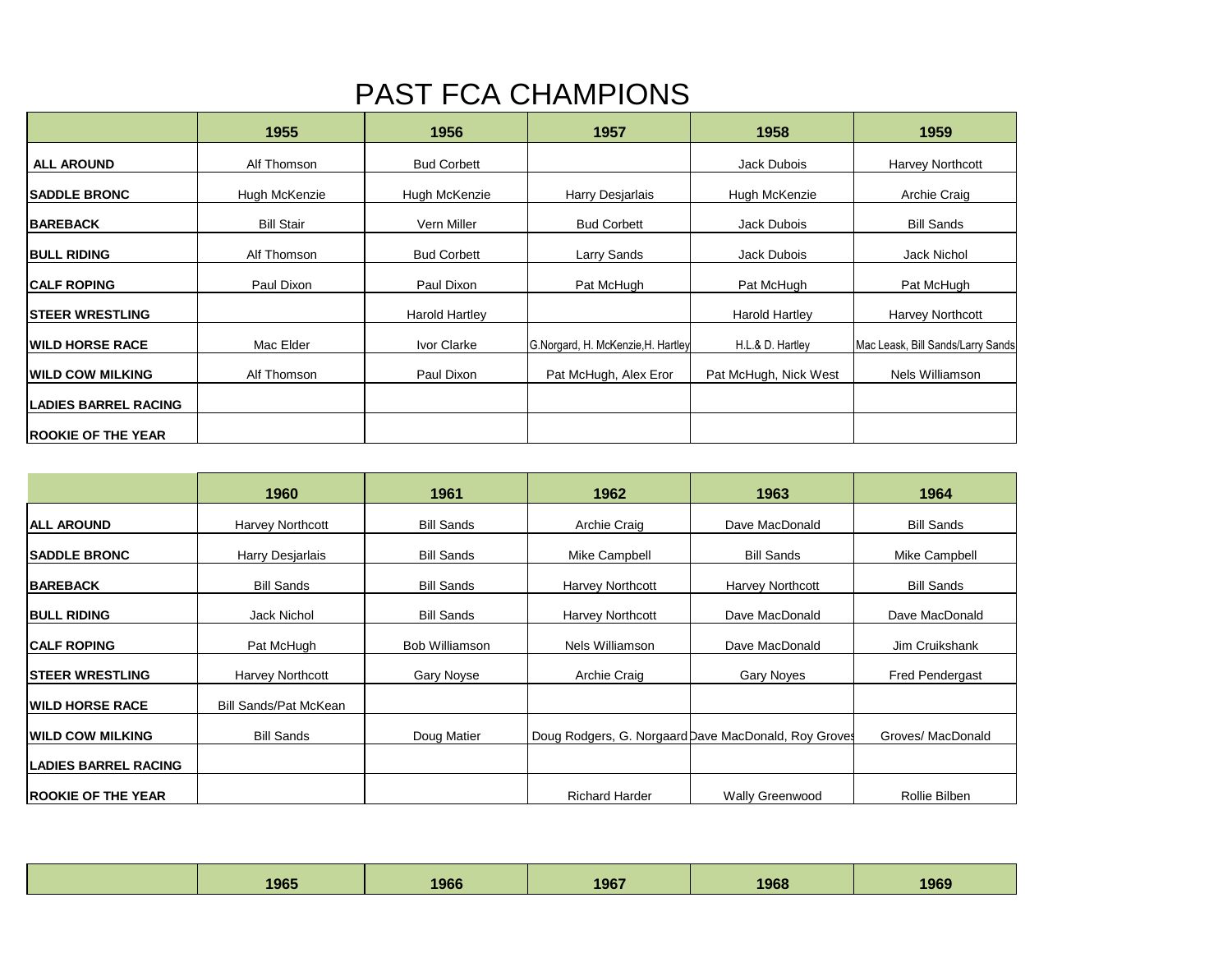| <b>ALL AROUND</b>           | Dave MacDonald       | <b>Bill Sands</b>             | Dave MacDonald          | Dave MacDonald    | Dave MacDonald       |
|-----------------------------|----------------------|-------------------------------|-------------------------|-------------------|----------------------|
| <b>SADDLE BRONC</b>         | <b>Bill Sands</b>    | <b>Bill Sands</b>             | Mike Campbell           | Mike Campbell     | Wayne Baird          |
| <b>BAREBACK</b>             | Dave MacDonald       | Dave MacDonald                | <b>Harvey Northcott</b> | <b>Bill Sands</b> | <b>Bobby Hartell</b> |
| <b>BULL RIDING</b>          | <b>Roy Groves</b>    | <b>Roy Groves</b>             | Danny Lee               | Dave MacDonald    | Ray Lundy            |
| <b>ICALF ROPING</b>         | <b>Bill Elliot</b>   | Jim Cruikshank                | <b>Roy Groves</b>       | <b>Roy Groves</b> | Gerald Reber         |
| <b>ISTEER WRESTLING</b>     | <b>Bill Elliot</b>   | <b>Harvey Northcott</b>       | Dave MacDonald          | Lee Phillips      | Lee Phillips         |
| <b>WILD HORSE RACE</b>      |                      |                               |                         |                   |                      |
| <b>WILD COW MILKING</b>     | <b>Brian Whitlow</b> | <b>Bill Sands/Bill Elliot</b> | Dave MacDonald          | <b>Roy Groves</b> | <b>Roy Groves</b>    |
| <b>LADIES BARREL RACING</b> | Kathy Bardgett       | Kathy Bardgett                | Kathy Bardgett          | Kathy Bardgett    | MaryLynn Brown       |
| <b>IROOKIE OF THE YEAR</b>  | Gary Lashmore        | Kevin Rear                    | Ross Fredell            | Dale Christensen  | Ray Lundy            |

|                             | 1970               | 1971                | 1972               | 1973              | 1974              |
|-----------------------------|--------------------|---------------------|--------------------|-------------------|-------------------|
| <b>ALL AROUND</b>           | Dave MacDonald     | Dave MacDonald      | Dale Christensen   | Dave MacDonald    | Glenn Griffith    |
| <b>SADDLE BRONC</b>         | <b>Floyd Scott</b> | Dave Kenyon         | Doug Richards      | Don Blake         | Glenn Griffith    |
| <b>BAREBACK</b>             | Dale Christensen   | Dale Christensen    | Dale Christensen   | Dave MacDonald    | Lorne Thomson     |
| <b>BULL RIDING</b>          | <b>Bob Hartell</b> | Danny Lee           | <b>Bob Hartell</b> | Roger McAllister  | Roger McAllister  |
| <b>CALF ROPING</b>          | Dan Boettcher      | Roy Groves          | Dan Boettcher      | Gary Noyes        | Roy Groves        |
| <b>STEER WRESTLING</b>      | Harvey Northcott   | <b>Gerald Reber</b> | Ted Bly            | Ted Bly           | Oscar Walter      |
| <b>WILD HORSE RACE</b>      |                    |                     |                    |                   |                   |
| <b>WILD COW MILKING</b>     | Roy Groves         | Doug Rodgers        | Groves/ Pendergast | Groves/Pendergast | Groves/Pendergast |
| <b>BOYS STEER RIDING</b>    |                    |                     |                    |                   |                   |
| <b>LADIES BARREL RACING</b> | MaryLynn Brown     | Greta Robinson      | Elva Walgenbach    | MaryLynn Walter   | Mary Lynn Walter  |
| <b>JUNIOR BARREL RACING</b> |                    |                     |                    |                   |                   |
| <b>ROOKIE OF THE YEAR</b>   | <b>Bob Wilson</b>  | Ron Ostrom          | Jim Cammaert       | Don Johansen      | Jim Dunn          |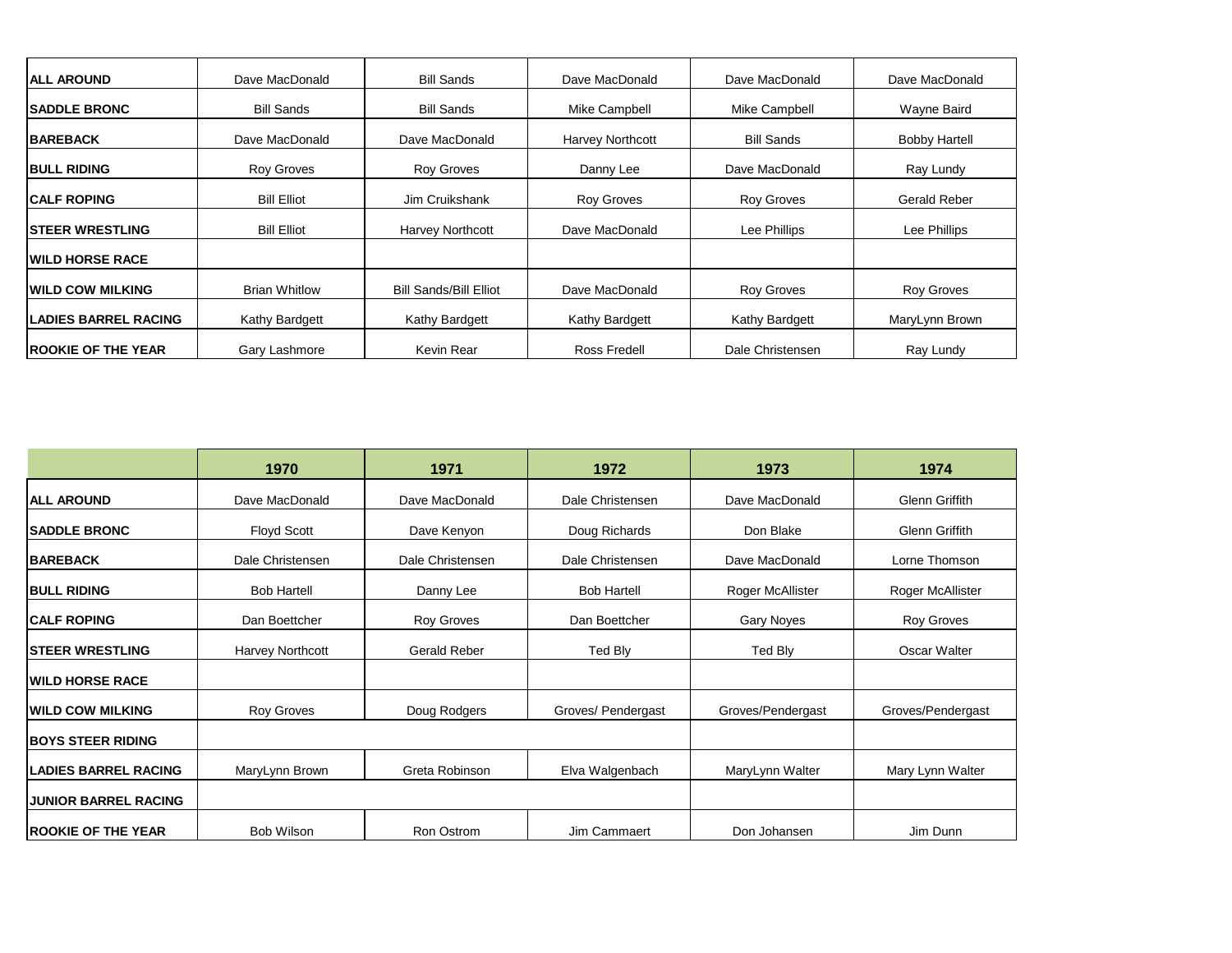|                             | 1975                    | 1976                   | 1977           | 1978                   | 1979                  |
|-----------------------------|-------------------------|------------------------|----------------|------------------------|-----------------------|
| <b>ALL AROUND</b>           | Kirk Thomson            | Lorne Thomson          | Lane Berry     | Lane Berry             | Greg Scholsser        |
| <b>SADDLE BRONC</b>         | Don Blake               | Jim Burton             | Jim Burton     | Lane Berry             | <b>Barry Brierly</b>  |
| <b>BAREBACK</b>             | Lloyd Schlosser         | Dave Shields           | Dave Shields   | Dave Shields           | Wayne Colbourn        |
| <b>BULL RIDING</b>          | Roger McAllister        | Lorne Thomson          | Bruce Johansen | Jack Johansen          | Greg Scholsser        |
| <b>ICALF ROPING</b>         | Jim Higgins             | Dan Boettcher          | Ken Elliot     | <b>Richard McNiven</b> | Cliff Williamson      |
| <b>STEER WRESTLING</b>      | <b>Bryan Mandeville</b> | <b>Richard McNiven</b> | Jerry Prescott | Dave Hofer             | <b>Terry Prescott</b> |
| <b>TEAM ROPING</b>          |                         |                        |                |                        |                       |
| <b>BOYS STEER RIDING</b>    | Pengally/Richards       | <b>Wade Collins</b>    | Guy Johansen   | Mark Nugent            | Mark Nugent           |
| <b>LADIES BARREL RACING</b> | Brenda Walenbach        | Coraleen McLean        | Helen Ranta    | <b>Stacy Grant</b>     | <b>Stacey Grant</b>   |
| <b>JUNIOR BARREL RACING</b> |                         | <b>Stacy Grant</b>     | Robin Hauge    | <b>Trish Brown</b>     | Amie Stone            |
| <b>ROOKIE OF THE YEAR</b>   | Lloyd Schlosser         | Bruce Johansen         | Jerry Prescott | Calvin Bunny           |                       |
| <b>COWBOY OF THE YEAR</b>   |                         |                        |                |                        |                       |

|                             | 1980                 | 1981             | 1982                   | 1983                  | 1984                  |
|-----------------------------|----------------------|------------------|------------------------|-----------------------|-----------------------|
| <b>IALL AROUND</b>          | <b>Guy Heintz</b>    | Lee Laskosky     | Doug Boettcher         | Doug Boettcher        | Bob Wilson            |
| <b>SADDLE BRONC</b>         | Guy Heintz           | <b>Bill Nash</b> | Lionel Wilsman         | <b>Bill Nash</b>      | Don Ramsay            |
| <b>BAREBACK</b>             | Wayne Fullerton      | Wade Barkshire   | Glen Willsie           | Lon Slade             | Wade Barkshire        |
| <b>BULL RIDING</b>          | <b>Kevin Girletz</b> | Jim McKay        | <b>Rick Nash</b>       | Doug Goodine          | Dean Penton           |
| <b>CALF ROPING</b>          | Lee Laskosky         | Doug Boettcher   | Doug Mantler           | Doug Boettcher        | Neil Howard           |
| <b>ISTEER WRESTLING</b>     | Gerald Hays          | Frank Thomson    | Les Deschamps          | Frank Thomson         | Mike Stretch          |
| <b>TEAM ROPING</b>          |                      |                  | Jim Randle/Don DePaoli |                       |                       |
| <b>BOYS STEER RIDING</b>    | Mark Nugent          | Mark Nugent      | Mark Nugent            | <b>Rilly Crouch</b>   | <b>Travis Ecklund</b> |
| <b>LADIES BARREL RACING</b> | Marci Thomson        | Helen Ranta      | Coraleen McLean        | Bobbi June Miller     | Monica Wilson         |
| <b>JUNIOR BARREL RACING</b> | Robyn Collins        | Robyn Collins    | Tracy Hood             | <b>Tracy Hood</b>     | Marcy Nugent          |
| <b>ROOKIE OF THE YEAR</b>   |                      |                  | <b>Dusty Cooper</b>    | <b>Michael Daines</b> | Wade Galloway         |
| <b>COWBOY OF THE YEAR</b>   |                      |                  | Wayne Davidson         | <b>Floyd Scott</b>    | Bob Hood              |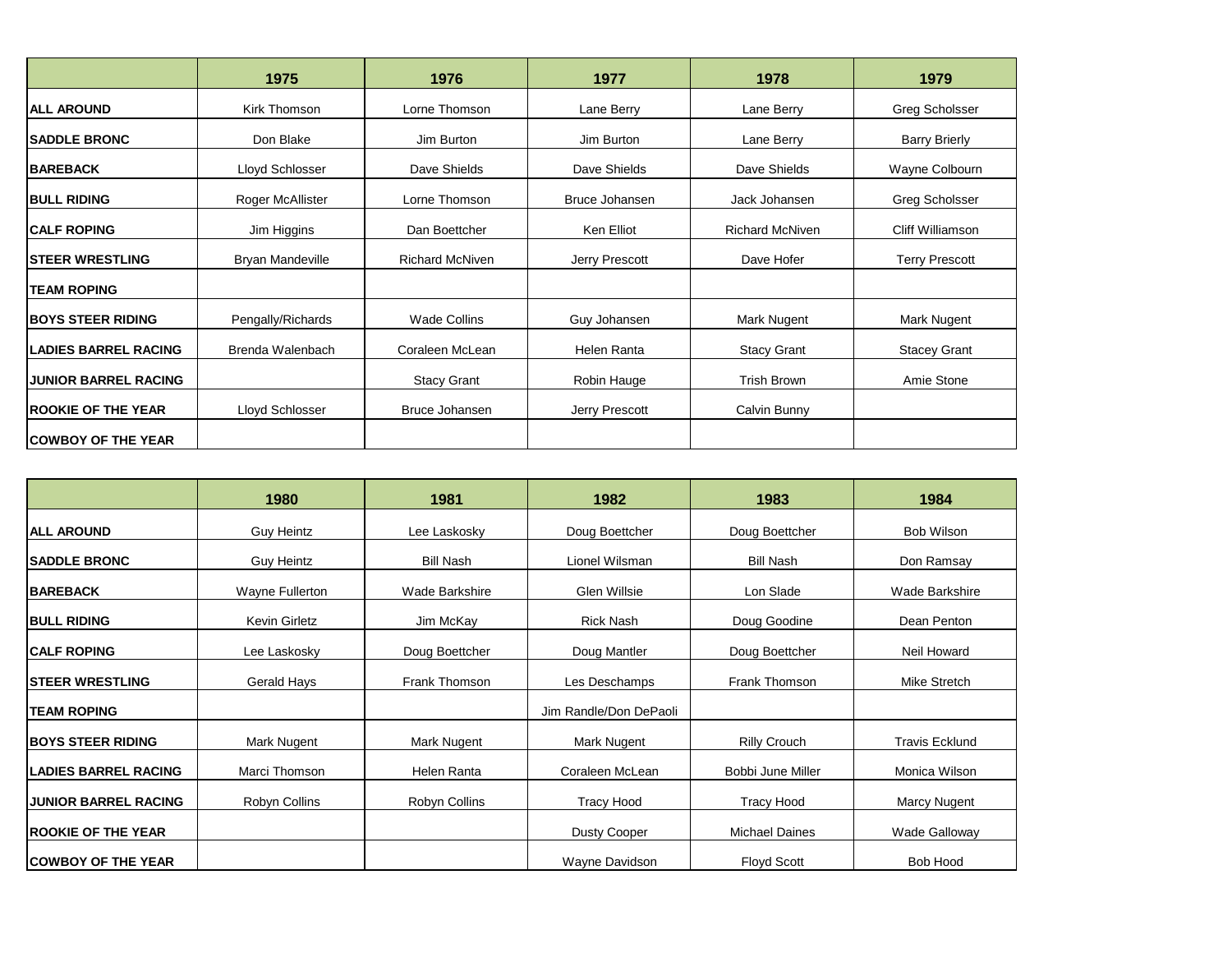|                             | 1985                    | 1986                     | 1987                      | 1988                     | 1989                                     |
|-----------------------------|-------------------------|--------------------------|---------------------------|--------------------------|------------------------------------------|
| <b>ALL AROUND</b>           | Daryl Lausen            | Wayne Davidson           | Max Radford               | David Luyendyk           | Dave Bartlett                            |
| <b>SADDLE BRONC</b>         | <b>Bill Nash</b>        | <b>Bill Nash</b>         | <b>Charlie Fullerton</b>  | <b>Robert Toole</b>      | Paul Bland                               |
| <b>BAREBACK</b>             | <b>Wade Barkshire</b>   | Keith Ullery             | Lon Slade                 | Greg Gibson              | Drake Whitney                            |
| <b>BULL RIDING</b>          | Doug Goodine            | Wes Cyr                  | <b>Ace Northcott</b>      | Dave Boettcher           | Daryl Mills                              |
| <b>CALF ROPING</b>          | <b>Guy Perozak</b>      | Doug Mantler             | <b>Barney Barnson</b>     | Dennis Johnson           | <b>Troy Crawler</b>                      |
| <b>STEER WRESTLING</b>      | Frank Thomson           | Frank Thomson            | Doug Boettcher            | Rob Wilson               | <b>Bob Wilson</b>                        |
| <b>BOYS STEER RIDING</b>    | <b>Frank Herbert</b>    | Jason Delquercio         | T.J Baird                 | Jayson Keeley            | Sean Supernant                           |
| <b>LADIES BARREL RACING</b> | Carol Ivans             | <b>Judy Goodine</b>      | Leean Bougerolle          | <b>Terry Rice</b>        | Melinda French                           |
| <b>JUNIOR BARREL RACING</b> | <b>Twylla McDougall</b> | <b>Crystal McPeak</b>    | Daren Ree                 | Daren Ree                | Randa Wilson                             |
| <b>TEAM ROPING</b>          |                         |                          |                           |                          | Murray McGonigle/Dave<br><b>Bartlett</b> |
| <b>ROOKIE OF THE YEAR</b>   |                         | Des Church               | <b>Mark Wright</b>        | <b>Clarry Church</b>     | <b>Mark Neitz</b>                        |
| <b>COWBOY OF THE YEAR</b>   | Bob Williamson          | Doug Rodgers             |                           | Jim Ullery               |                                          |
|                             |                         |                          |                           |                          |                                          |
|                             | 1990                    | 1991                     | 1992                      | 1993                     | 1994                                     |
| <b>ALL AROUND</b>           | Max Radford             | <b>Mark Gibb</b>         | Max Radford               | Max Radford              | <b>Matthew Campbell</b>                  |
| <b>SADDLE BRONC</b>         | John McIntyre           | Max Radford              | <b>Rick Martini</b>       | Max Radford              | <b>Scott Bresee</b>                      |
| <b>BAREBACK</b>             | Darrel Church           | Darryl Church            | Jason DelGuercio          | Darren Clarke            | Casey French                             |
| <b>BULL RIDING</b>          | Jayson Keeley           | Darryl Church            | Victor McQueen            | <b>Brad Link</b>         | Jason Bragg                              |
| <b>CALF ROPING</b>          | Lewis Mailer            | Harlee Wilson            | Harlee Wilson             | <b>Travis Houff</b>      | <b>Bruce Christie</b>                    |
| <b>STEER WRESTLING</b>      | Darryl Towers           | Mark Gibb                | Ernie Gobel               | Max Radford              | Robert Heggie                            |
| <b>BOYS STEER RIDING</b>    | Kyle Miller             | Kyle Miller              | Denny Golden              | <b>Jarred Miller</b>     | Jace Harty                               |
| <b>LADIES BARREL RACING</b> | Leslie Schlosser        | Melinda French           | Lynn Clark                | <b>Tracy Gulick</b>      | Kelly Kostelansky                        |
| <b>JUNIOR BARREL RACING</b> | Chyanne Hodgson         | <b>Holly McInenly</b>    | Jody Nitschke             | <b>Holly McInenly</b>    | <b>Traci Dawson</b>                      |
| <b>TEAM ROPING</b>          |                         | Dick Powell/ Darren Shaw | Ted Noble/ Dwight Wigemyr | Gus Vaile/ Mark Chaboyer | <b>Travis Hubl/ Stacey Paget</b>         |
| <b>ROOKIE OF THE YEAR</b>   | Darrel Church           |                          | Maureen Sommerfeld        | <b>Bobbie Pearle</b>     | Alan Vergouwen                           |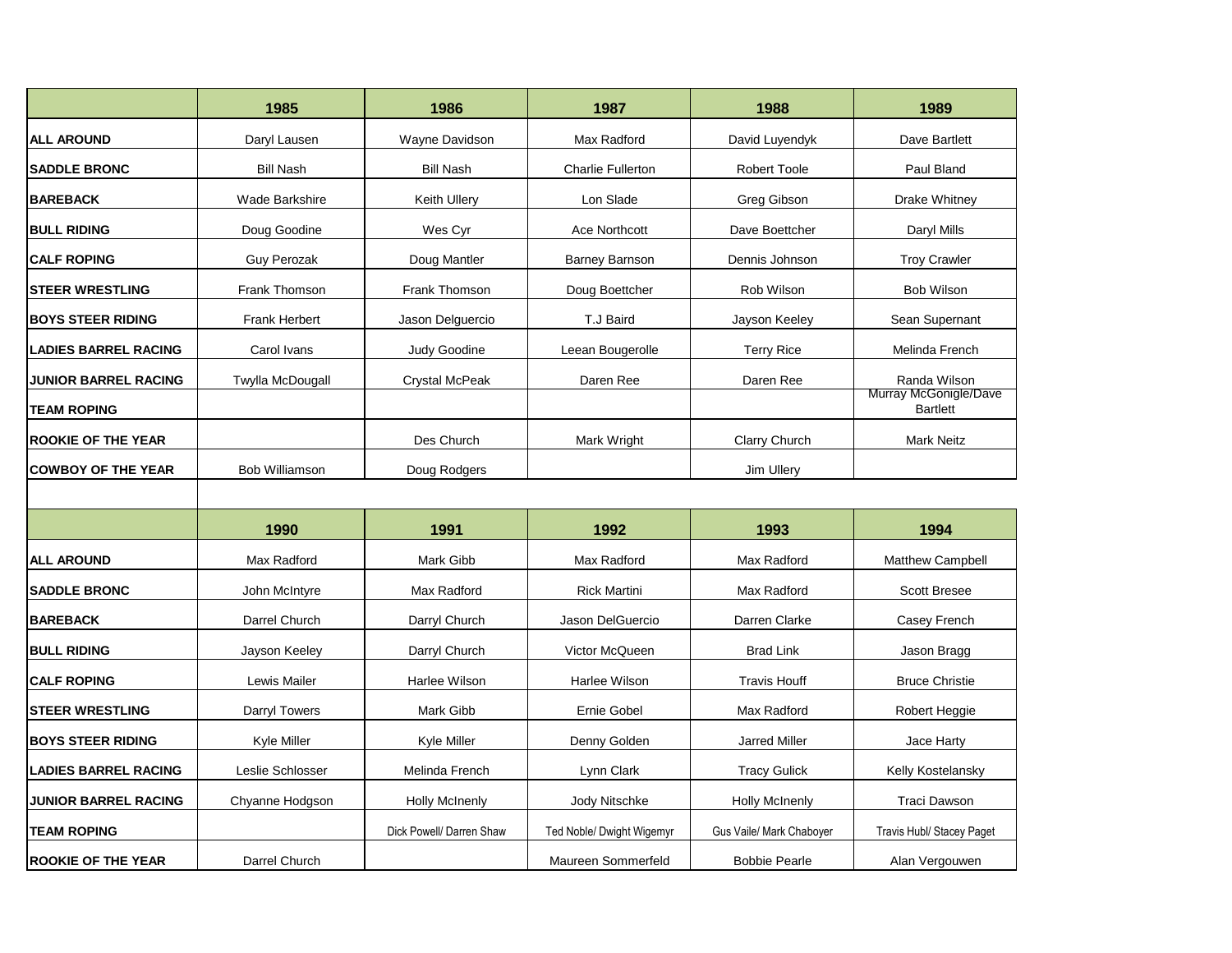| <b>COWBOY OF THE YEAR</b> |  |                   |                         |                              |
|---------------------------|--|-------------------|-------------------------|------------------------------|
| <b>FAMILY OF THE YEAR</b> |  | Bob Wilson Family | Roger McAllister Family | <b>Frank McInenly Family</b> |

|                             | 1995                       | 1996                       | 1997                       | 1998                        | 1999                   |
|-----------------------------|----------------------------|----------------------------|----------------------------|-----------------------------|------------------------|
| <b>ALL AROUND</b>           | Casey French               | Vane Hughson               | Marlon Draper              | Kyle Thomson                | Kyle Thomson           |
| <b>SADDLE BRONC</b>         | Jason Phillips             | JR Reding                  | Marlon Draper              | Doug McLeod                 | <b>Billy Richards</b>  |
| <b>BAREBACK</b>             | Casey French               | <b>Trent Woolford</b>      | Glen Mansfield             | Rocky Ross                  | <b>Brent Foster</b>    |
| <b>BULL RIDING</b>          | <b>Marvin Dirk</b>         | Kelly Hooey                | Clint Lapage               | Jody Turner                 | Jody Turner            |
| <b>CALF ROPING</b>          | <b>Bruce Christie</b>      | <b>Todd Gallais</b>        | Harlee Wilson              | Vane Hughson                | <b>Bill Melaney</b>    |
| <b>STEER WRESTLING</b>      | Steven Gilbert             | <b>Curtis Cassidy</b>      | Denton Hocking             | <b>Michael Gilbert</b>      | Dallas Frank           |
| <b>BOYS STEER RIDING</b>    | <b>Todd Herzog</b>         | Jody Turner                | Logan Leask                | Mac Loree                   | <b>Dustin Tompkins</b> |
| <b>LADIES BARREL RACING</b> | Carla Ostrom               | Kelly Keeley               | <b>Traci Dawson</b>        | Bobbi Goodwin               | <b>Traci Dawson</b>    |
| <b>JUNIOR BARREL RACING</b> | Kay Dee Munns              | KayDee Munns               | Bobbi Goodwin              | <b>Barbara Bowe</b>         | <b>Heather Turner</b>  |
| <b>TEAM ROPING</b>          | D.J Woodward/ Riley Wilson | D.J Woodward/ Riley Wilson | D.J.Woodward/ Riley Wilson | John McKenzie/ Stacey Paget |                        |
| <b>ROOKIE OF THE YEAR</b>   |                            | Rodger Green               | Scott Bandy                | Jody Turner                 | StevenTurner           |
| <b>COWBOY OF THE YEAR</b>   |                            | Murray McGonigle           | Doug Hosler                |                             |                        |
| <b>FAMILY OF THE YEAR</b>   | Harvey Northcott Family    | Lawrence Pengelly Family   | Leroy Willsie Family       | Doug Richards Family        | Jim Turner Family      |
|                             |                            |                            |                            |                             |                        |
|                             | 2000                       | 2001                       | 2002                       | 2003                        | 2004                   |
| <b>ALL AROUND</b>           | Rocky Ross                 | Max Radford                | <b>Brett Thomson</b>       | <b>Travis Reay</b>          | <b>Travis Reay</b>     |
| <b>SADDLE BRONC</b>         | Kyle Daines                | Max Radford                | <b>Wayne Powell</b>        | Mitch Steiger               | <b>Travis Reay</b>     |
| <b>BAREBACK</b>             | Dean Cruikshank            | Larry Arthur               | <b>Brent Foster</b>        | <b>Brent Foster</b>         | Matt Crowe             |
| <b>BULL RIDING</b>          | <b>Beau McArthur</b>       | <b>Steven Turner</b>       | <b>Tanner Girletz</b>      | Aaron Gibb                  | Wacey Nash             |
| <b>CALF ROPING</b>          | Vane Hughson               | Rocky Ross                 | Dean Edge                  | Murray Pole                 | <b>Travis Hubl</b>     |
| <b>STEER WRESTLING</b>      | Jeff Resch                 | Craig Guthrie              | <b>Bart Doan</b>           | <b>Brad Atkinson</b>        | <b>Clint Maddox</b>    |
| <b>BOYS STEER RIDING</b>    | <b>Cordel Griffith</b>     | <b>Wacey Marr</b>          | <b>Riley Jones</b>         | <b>Riley Jones</b>          | <b>Tyler Patten</b>    |
| <b>LADIES BARREL RACING</b> | Carolyn Knapp              | Shandel Thomson            | <b>Brooke Ramsav</b>       | <b>Skyler Mantler</b>       | Twylla Bruhn           |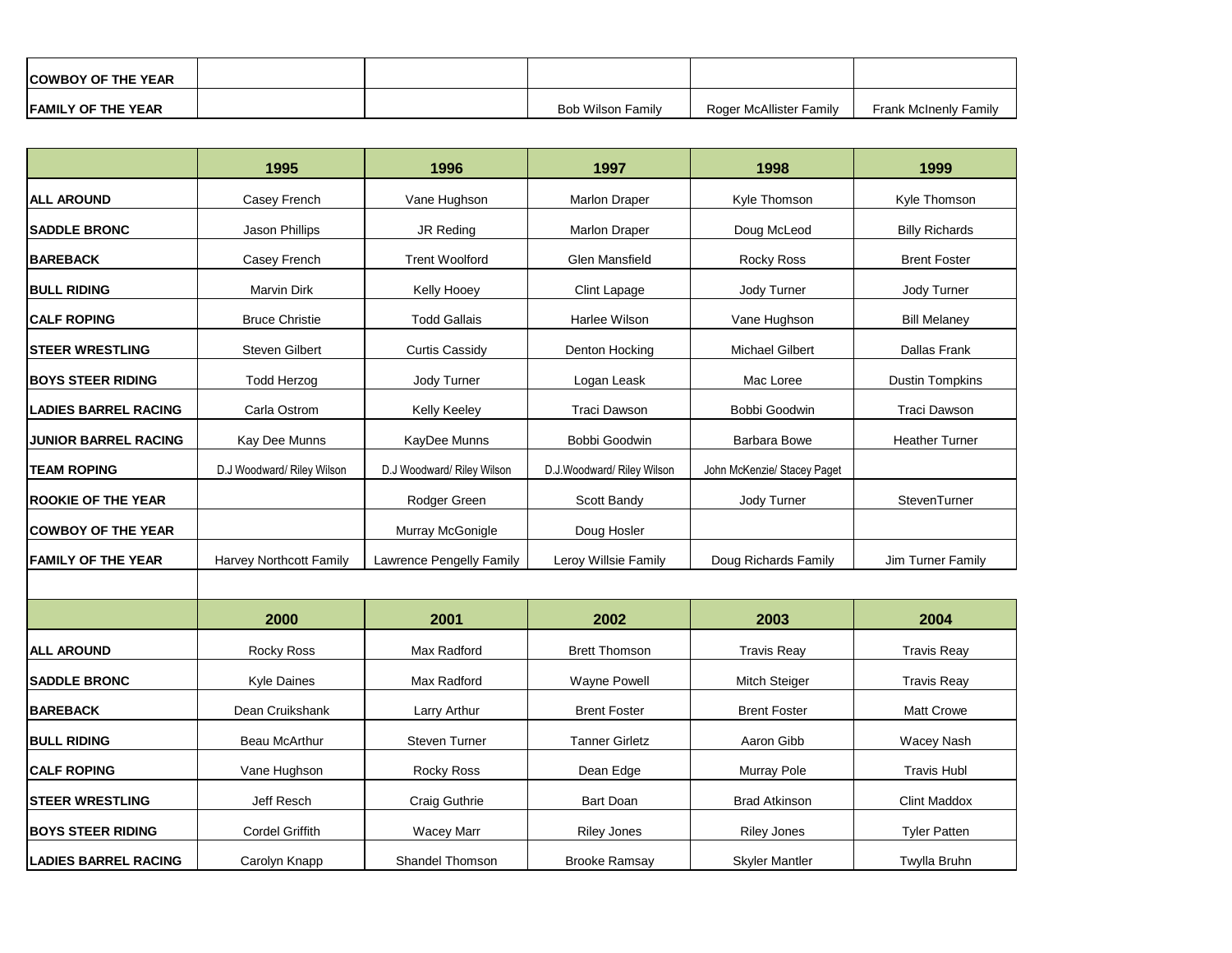| <b>JUNIOR BARREL RACING</b> | Adelita Tyson          | <b>Brooke Ramsey</b>        | Shaylee French/ Jacey Jones | Katie Wagner                | Chyan Arthur            |
|-----------------------------|------------------------|-----------------------------|-----------------------------|-----------------------------|-------------------------|
| <b>TEAM ROPING</b>          | Daryn Knapp/ Rock Ross | Troy Fischer/Ronald Schmidt | Marty Lillico/ Rocky Ross   | Bill Phipps/ Shane Anderson | Vince & Mark Flynn      |
| <b>INOVICE HORSE RIDING</b> |                        |                             |                             |                             |                         |
| <b>JUNIOR BULL RIDING</b>   |                        |                             |                             |                             |                         |
| <b>ROOKIE OF THE YEAR</b>   | <b>Chet Anger</b>      |                             | <b>Brett Thomson</b>        | Wacey Nash                  | Devon Mezei             |
| <b>COWBOY OF THE YEAR</b>   |                        | Shaun Argent                | Jim Turner                  |                             |                         |
| <b>FAMILY OF THE YEAR</b>   | Kirk Thomson Family    | Fred Block Family           | Radford/Mantler Family      | Doug Goodine Family         | <b>Rick Nash Family</b> |

|                             | 2005                  | 2006                            | 2007                            | 2008                       | 2009                     |
|-----------------------------|-----------------------|---------------------------------|---------------------------------|----------------------------|--------------------------|
| <b>IALL AROUND</b>          | <b>Travis Reav</b>    | <b>Travis Reav</b>              | <b>Travis Reav</b>              | <b>Wyatt Daines</b>        | <b>Tyler Patten</b>      |
| <b>SADDLE BRONC</b>         | Mark O'Dempsey        | <b>Travis Reav</b>              | Mark O'Dempsey                  | <b>Wayne Powell</b>        | <b>Reed Sparks</b>       |
| <b>BAREBACK</b>             | Robert Bandy          | <b>Brent Foster</b>             | Rob Johnson                     | Kyle Golinsky              | <b>Colter Bannow</b>     |
| <b>BULL RIDING</b>          | Devon Mezei           | Wacey Nash                      | Kyle French                     | Jono Reed                  | Wacey Finkbeiner         |
| <b>CALF ROPING</b>          | <b>Trevor Nelson</b>  | Randy Smith                     | J.T. Robinson                   | Jeff Haven                 | Sammy Hamilton           |
| <b>ISTEER WRESTLING</b>     | <b>Timothy Kemp</b>   | <b>Travis Reay</b>              | Jerry Stojan                    | Rudy Neiborg               | Derek Frank              |
| <b>BOYS STEER RIDING</b>    | <b>Tommy Clarke</b>   | <b>Billy West</b>               | Dakota Buttar                   | Lane Watt                  | <b>Billy West</b>        |
| <b>LADIES BARREL RACING</b> | <b>Skyler Mantler</b> | Nina Flundra                    | Nina Flundra                    | <b>Stacy Lunde</b>         | Valerie Gillespie        |
| <b>JUNIOR BARREL RACING</b> | Jacey Jones           | <b>Chelsea Carlier</b>          | Kenna Wilkinson                 | Kenna Wilkinson            | Honora Jackson-Roe       |
| <b>TEAM ROPING</b>          | Vince & Mark Flynn    | <b>Brett Buss/ Riley Warren</b> | <b>Brett Buss/ Riley Warren</b> | Murdock Keith/ Bryan Bacon | Clint Buhler/ Ty Schmidt |
| <b>NOVICE HORSE RIDING</b>  |                       | Keifer Watt                     | <b>Chad Randle</b>              | <b>Coleman Watt</b>        | Cole Goodine             |
| <b>JUNIOR BULL RIDING</b>   | Jacob Anderson        | <b>Tyler Patten</b>             | <b>Austin Heiland</b>           | <b>Austin Heiland</b>      | Dakota Buttar            |
| <b>ROOKIE OF THE YEAR</b>   | Josh Eirikson         | <b>Billy Turner</b>             | <b>Tyrell Gordon</b>            | Bryan Bacon                | Carlee Jo Edge           |
| <b>COWBOY OF THE YEAR</b>   | Ken Ullery            | <b>Rick Nash</b>                | Dan Tober                       | <b>Wayne Powell</b>        | Jimmy Richards           |
| <b>FAMILY OF THE YEAR</b>   | Gerald Hays Family    | <b>Lindsey Carlier Family</b>   | Shaun Argent Family             | <b>Manerd Bird Family</b>  | Murray McGonigle Family  |

|                   | 2010        | 2011               | 2012         | 2013                 | 2014             |
|-------------------|-------------|--------------------|--------------|----------------------|------------------|
| <b>ALL AROUND</b> | Kv Marshall | <b>Kv Marshall</b> | Brenden Lave | <b>Brock Radford</b> | Keenan Reinhardt |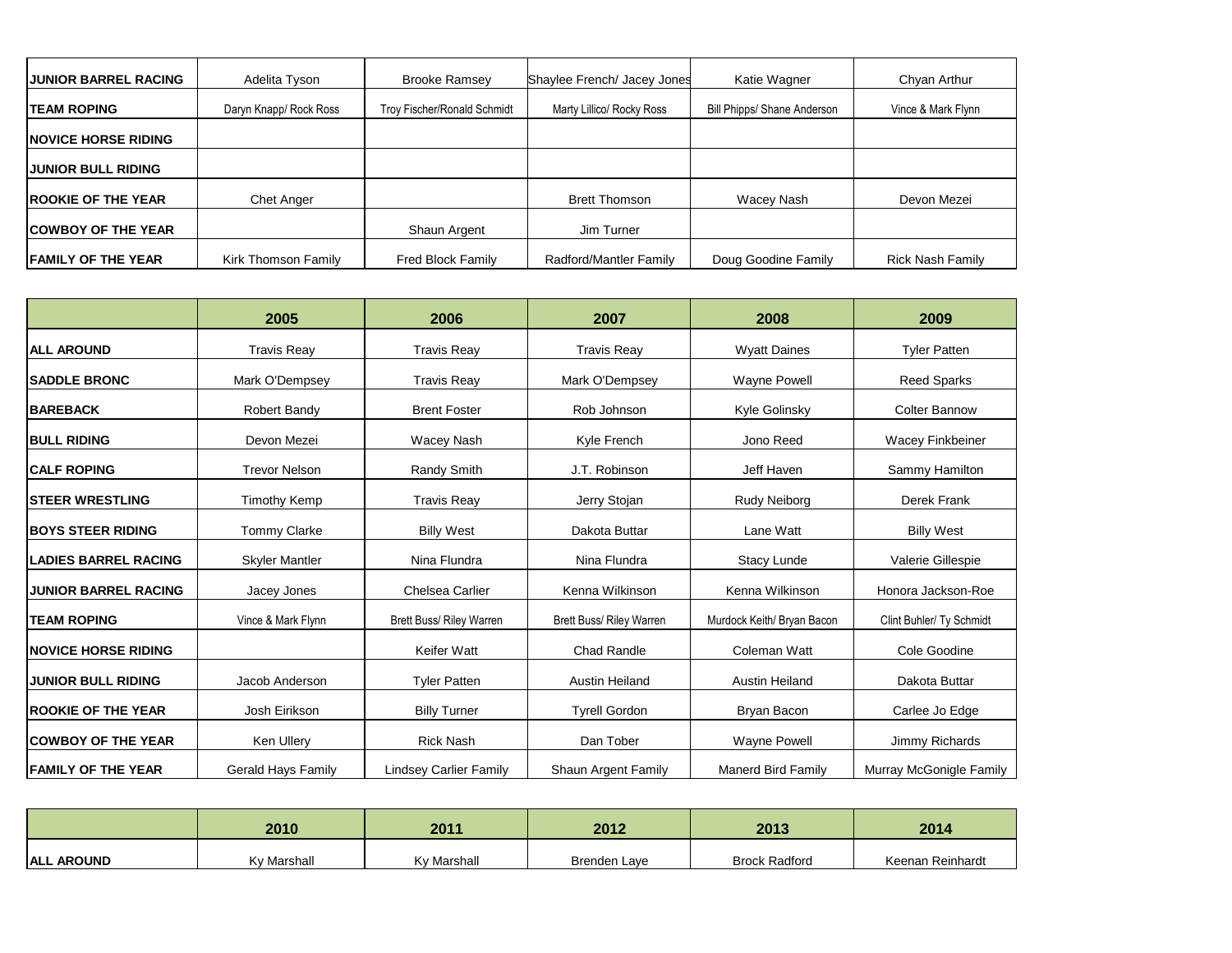| <b>ISADDLE BRONC</b>         | Jake Brown              | <b>Reed Sparks</b>           | Mark O'Dempsey<br><b>Wyatt Thurston</b>  |                              | Dustin Sippola                           |
|------------------------------|-------------------------|------------------------------|------------------------------------------|------------------------------|------------------------------------------|
| <b>BAREBACK</b>              | Cole Goodine            | Cole Goodine                 | Dylan Bilton<br>Cole Goodine             |                              | Branden Dillman                          |
| <b>IBULL RIDING</b>          | Dakota Buttar           | <b>Todd Chotowetz</b>        | <b>Tanner Henderson</b><br>Adam Jamieson |                              | <b>Austin Quiring</b>                    |
| <b>ICALF ROPING</b>          | Mace Perozak            | <b>Riley Warren</b>          | Mace Perozak<br><b>Curtis Lausen</b>     |                              | Jim Gunsch                               |
| <b>ISTEER WRESTLING</b>      | <b>Troy Pollit</b>      | Cole Rutledge                | Brenden Laye                             | Leon Laye                    |                                          |
| <b>BOYS STEER RIDING</b>     | <b>Tristan Carlier</b>  | Dayton Johnston              | Cameron Brown<br>Cooper Zur              |                              | Coy Robbins                              |
| <b>ILADIES BARREL RACING</b> | Valerie Gillespie       | <b>Bailey Hughson</b>        | <b>Brook Robertson</b>                   | <b>Brook Robertson</b>       |                                          |
| <b>JUNIOR BARREL RACING</b>  | <b>Kipty Terry</b>      | Tara Wilkinson               | <b>Kashley Seitz</b><br>Kelby Terry      |                              | <b>Ireland Edey</b>                      |
| <b>ITEAM ROPING</b>          | Clay Ullery/ Kasper Roy | Tel Flewelling/ Riley Warren | Logan/Keely Bonnett                      | Katie Waterston/Kelly Buhler |                                          |
| <b>INOVICE HORSE RIDING</b>  | Dylan Bilton            | Dylan Bilton                 | <b>Riley Wik</b><br>Cass Haudegand       |                              | Jeff & Grady Quam<br><b>Riley Regier</b> |
| <b>JUNIOR BULL RIDING</b>    | Jake Stemo              | <b>Billy West</b>            | Lonnie West<br>Cooper Zur                |                              | Cylas BigChild                           |
| <b>ROOKIE OF THE YEAR</b>    | Kasper Roy              | <b>Brandi Love</b>           | Keenan Reinhardt<br>Eryn Coy             |                              | <b>Riley Greene</b>                      |
| <b>COWBOY OF THE YEAR</b>    | Doug Goodine            | Chris Koenning               | <b>Troy Pollitt</b>                      | Kyle Rock                    | Wacey Nash                               |
| <b>FAMILY OF THE YEAR</b>    | Kevin West Family       | Harlee Wilson Family         | Jim Smith Family                         | Dale Brown Family            | Wade Barkshire Family                    |

|                               | 2015                           | 2016                     | 2017                            | 2018                    | 2019                                       |
|-------------------------------|--------------------------------|--------------------------|---------------------------------|-------------------------|--------------------------------------------|
| <b>IALL AROUND</b>            | Brendan Laye                   | K's Thomson              |                                 | <b>Quentin Taylor</b>   | Kagen Schmidt                              |
| <b>ISADDLE BRONC</b>          | Keenan Reinhardt               | Kolby Wanchuk            | Kole Ashbacher                  | Mark O'Dempsey          | Mark O'Dempsey                             |
| <b>BAREBACK</b>               | Justin Myers                   | Branden Dillman          | Brandon Dillman<br>Tanner Young |                         | Tanner Young                               |
| <b>BULL RIDING</b>            | Armando Davila                 | <b>Griffin Smeltzer</b>  | Armando Davila<br>Tanner Eno    |                         | Quade Hughson                              |
| <b>CALF ROPING</b>            | Shane Smith                    | JT Robinson              | <b>Chad Culick</b>              | Steve Thiessen          | Clark Hughson                              |
| <b>ISTEER WRESTLING</b>       | Brendan Laye                   | Landon Beardsworth       | <b>Walker Guthrie</b>           | Jeff Heggie             | Carter McIntyre                            |
| <b>IBOYS STEER RIDING</b>     | Cauy Lawes                     | Quinten Taylor           | <b>Brandon Tetz</b>             | Carter Sahli            | Gordon Erickson                            |
| <b>ILADIES BARREL RACING</b>  | Taylor Shields                 | Nikkie Vanderlee         | Sandra Carter                   | Amara Duxbury           | Amara Duxbury                              |
| <b>JUNIOR BARREL RACING</b>   | Alexi Oborne                   | Alexi Oborne             | Jenna Urasaki                   | Chezney Pighin          | Jewell Pollock                             |
| <b>IPEE WEE BARREL RACING</b> |                                |                          |                                 |                         | Grace Havens (1st year<br>event at finals) |
| <b>ITEAM ROPING</b>           | Mace Perozak/Jared<br>Pancoast | Rolly Thomson/Mark Flynn | Jim & Beau Cooper               | Todd Gallais/Kyle Fecho | Tristan Williams/Mark Flynn                |
| <b>LADIES BREAKAWAY</b>       |                                |                          |                                 |                         | Kyla Gordon (1st year event<br>at finals)  |